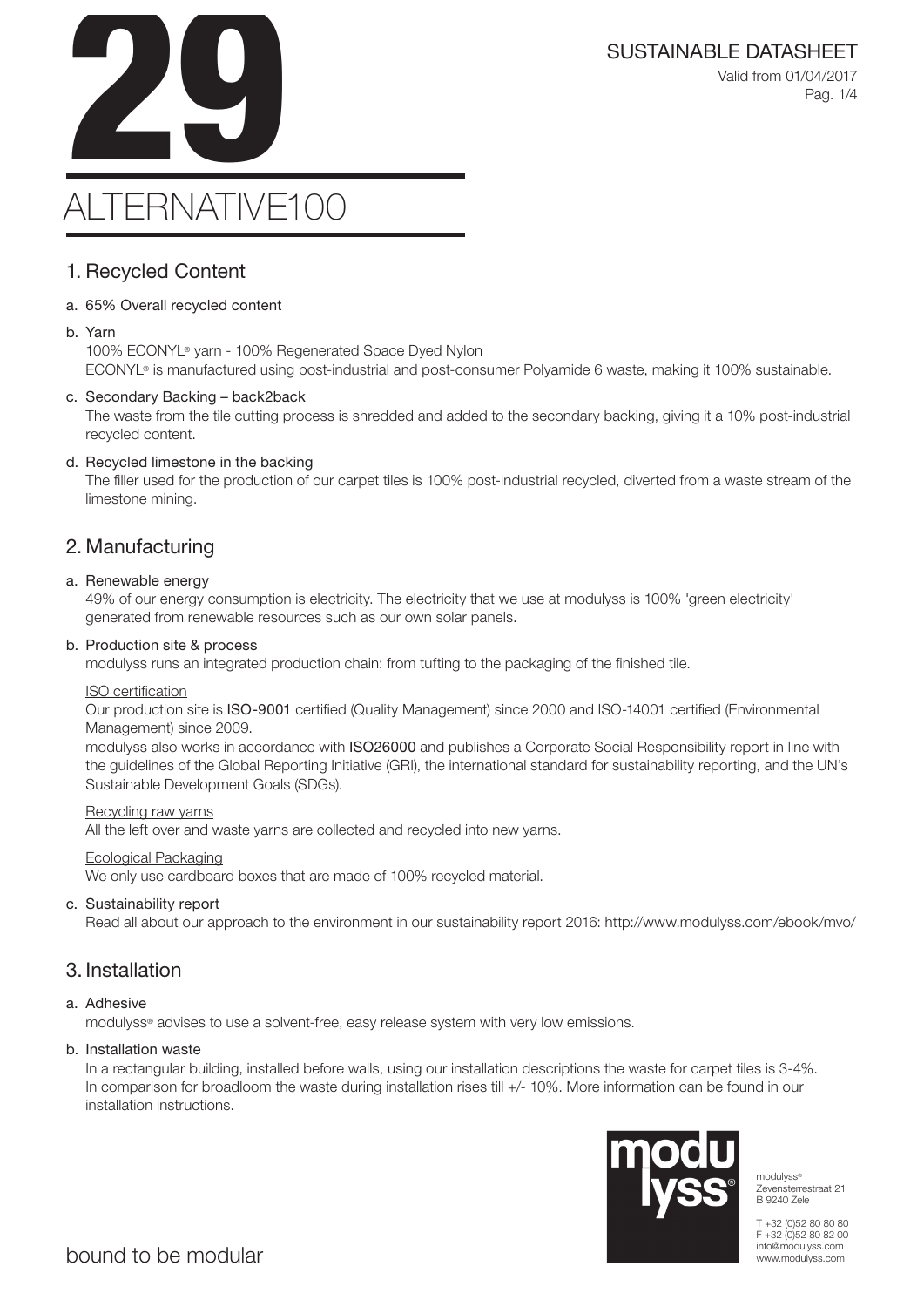### SUSTAINABLE DATASHEET

product: Alternative100 Pag. 2/4

### 4. End of Life

### a. Re-use

At the end of life, after cleaning, carpet tiles can be re-used in non-critical areas, to extend the product life.

b. Recycling

Carpet tiles can be used as raw material for the backing of new carpet tiles in our back2back program.

c. CARE

Partnership modulyss®/Vanheede Environment Group in which carpet tiles are converted into secondary fuel to reduce  $\mathrm{CO}_2$  emissions significantly. The minerals are extracted from the carpet tiles and recycled into raw material for the cement production industry, which results in  $\pm$  50% recycling of our carpet tiles.

### 5. Voc's & Chemical Substances

This product fulfills the testing criteria for emissions of:

- a. DIBT (DE) Deutsche Institute für BauTechnik TVOC28<1,0 mg/m³ This product is DIBT-certified, Abz-nummer Z-156.601-604.
- b. CRI (US and international) Carpet & Rug Institute

Compliant to the requirements of Green Label Plus, GLP 1101 (see LEED®, point 6.b)

c. GUT (DE)

Gemeinschaft Umwelfreundlicher Teppichboden

TVOC28<100 μg/m³

This product meets the GUT-criteria, GUT-license number F5450983. These criteria include VOC tresholds, odour and chemical substances.

d. REACH (EU)

modulyss® complies with the strict European REACH standards.

e. Sundahus (SE)

SundaHus Miljödata is a system of health and environmental assessment of products in the construction and real estatebusinesses. The core of the system is a database of substances, materials and products. B-rating.

f. M1 (FI)

This certificate is granted by the Building Information Foundation RTS sr. The aim of the classification is to enhance the development and the use of low-emitting building materials to create a healthy indoor environment.

## 6. Environmental Product Declaration (EPD)

An EPD is a standardized way to provide information on the environmental impact of a product during the entire life. They include information on the environmental impact of raw material extraction and production, energy use and efficiency, content of materials and chemical substances, emissions to air, soil and water and waste generation. A product-specific EPD in accordance with the ISO14025 and EN15804, is available for this product. The EPD-declaration-number is EPD-MOD-20150329-CBC1-EN.



modulyss® Zevensterrestraat 21 B 9240 Zele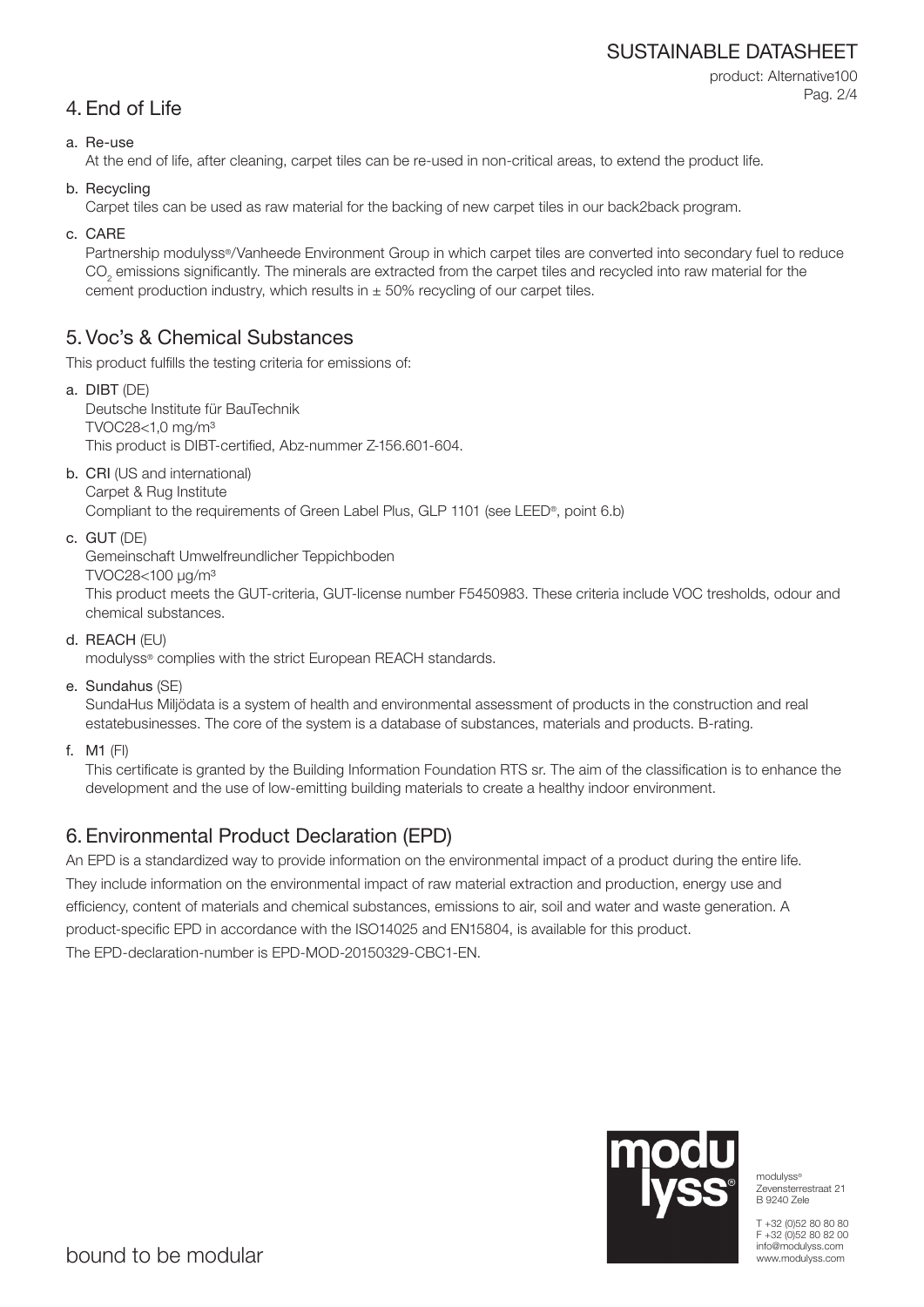SUSTAINABLE DATASHEET

## 7. Compliance to Green Building Certifications

product: Alternative100 Pag. 3/4

### a. BRE Global (UK)

Building Research Establishment This product can contribute towards credits in:

### Hea 02 – Indoor Air Quality

To recognise and encourage a healthy internal environment through the specification and installation of appropriate ventilation, equipment and finishes.

- Use of a low-emission adhesive on installation (BN EN 13999-1:2007) can contribute to this credit.
- modulyss® carpet tiles meet the requirements of EN14041, including E1 classification for formaldehyde emissions, and can contribute to the credit for a healthy indoor air quality.

### Hea 05 – Acoustic performance

To ensure the buildings' acoustic performance including sound insulation meet the appropriate standards for its purpose. This product is highly sound-absorbent. It reduces contact noise by 23 decibels (ΔL<sub>w</sub> - ISO 10140) and has an absorption coefficient of 0.15 (ISO 354).

### MAT 1 – Life Cycle Impact

### BREEAM Rating Offices

### Certificate ENP 428 b, A+ rating – Eco point score 0.266

To recognise and encourage the use of construction materials with a low environmental impact (including embodied carbon) over the full life cycle of the building. For more information on the Green Guide to Specification visit www.bre. co.uk/greenguide or www.greenbooklive.com

### MAT 5 – Designing for Robustness

To recognise and encourage adequate protection of exposed elements of the building and landscape, therefore minimising the frequency of replacement and maximising materials optimisation. This product satisfies the requirements of EN1307 classification, class 32 - LC2 for intensive use in a contract environment.

### WST 01 – Construction Waste Management

To promote resource efficiency via the effective management and reduction of construction waste. This product can contribute to waste reduction on site. See item 3, installation, for more details. Concerns cutting waste on installation of carpet tiles.

### b. LEED (US and international)

Leadership in Energy and Environmental Design modulyss products can contribute to the following LEED v4 credits:

- MR credit: Interiors Life-Cycle Impact Reduction
- MR credit: Building product disclosure and optimization Environmental Product Declarations

MR credit: Building product disclosure and optimization - Sourcing of raw materials MR4 Post-Industrial recycled content: 56% MR4 Post-Consumer recycled content: 9%

- MR credit: Building product disclosure and optimisation Material ingredients
- MR credit: Construction and demolition waste management
- EQ credit: Low emitting materials
- EQ credit: Indoor air quality assesment
- EQ credit: Acoustic performance.

Products are not reviewed under LEED, LEED credit requirements cover the performance of materials in aggregate, not the performance of individual products of brands. For more information on LEED, visit www.usgbc.org/contact

c. HQE (FR)

### Haute Qualité Environnementale

In 2005 modulyss® was awarded the HQE certificate by FDES in accordance with NF P01 010. This product can contribute to seven of the 13 HQE targets as follows:



modulyss® Zevensterrestraat 21 B 9240 Zele